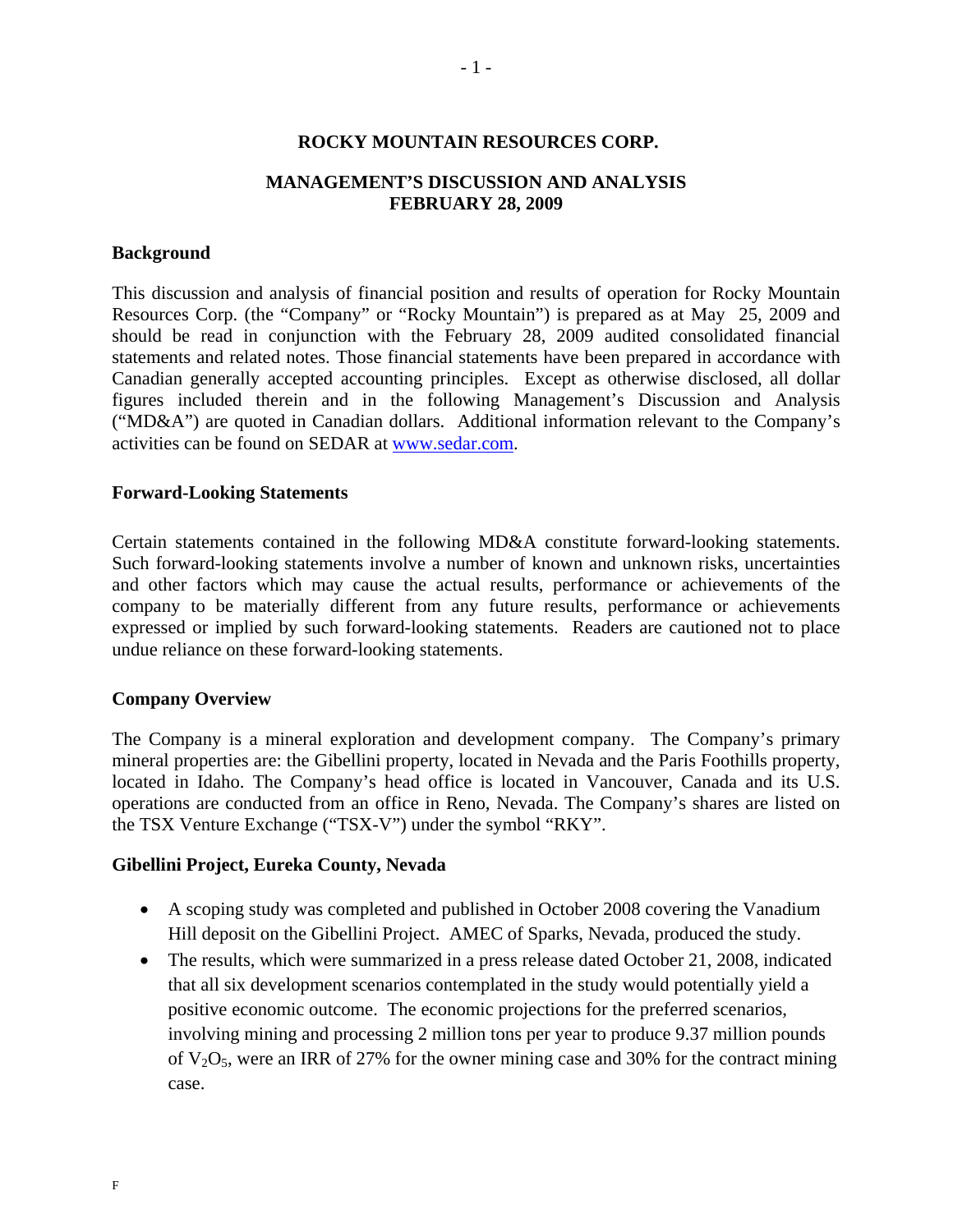- Subject to arranging the necessary financing, the two preferred cases will be advanced into the feasibility phase of the project for technical and economic evaluation.
- An NI 43-101 Technical Report for Gibellini, with an effective date of October 8, 2008, incorporating the results of the scoping study was filed on SEDAR in early December 2008.

# **Paris Hills Project, Bear Lake County, Idaho**

- The Company completed six drill holes at the Paris Hills Project totaling 5,669 ft in September and October 2008. The holes were drilled by reverse circulation methods. Samples were collected for assay through the phosphate and vanadium zones where encountered.
- Results of the drilling program were summarized in a press release dated November 24, 2008. The drilling program yielded results that confirmed the grades and thicknesses of the high-grade phosphate and vanadium beds reported by Earth Sciences, Inc., in their work from the 1970s. Also, the program identified that there are thicker zones of intermediate grade phosphate surrounding the high-grade phosphate beds.
- A NI 43-101 compliant technical report for Paris Hills with an effective date of January 20, 2009, was filed on SEDAR in early March 2009.
- The results of the NI 43-101 technical report were announced in a press release dated January 21, 2009. The release announced a phosphate resource of 120.7 million tons grading 23.6% P<sub>2</sub>O<sub>5</sub> and a vanadium resource of 44 million tons grading 0.79% V<sub>2</sub>O<sub>5</sub>.
- The Company is reviewing options to advance the project through the next stage of development, pending arranging of the funding needed for the work.

The above information has been reviewed and approved by Thomas J. DeMull, (Registered PE Mining NV and AZ), a "qualified person" as that term is defined in National Instrument 43-101.

## **Financial Review**

Rocky Mountain is a mineral exploration company without operating revenues. It is the Company's accounting policy to expense exploration and development expenditures incurred prior to the determination of the feasibility of mining operations. Mineral property acquisition costs, which include option payments, are capitalized to the property.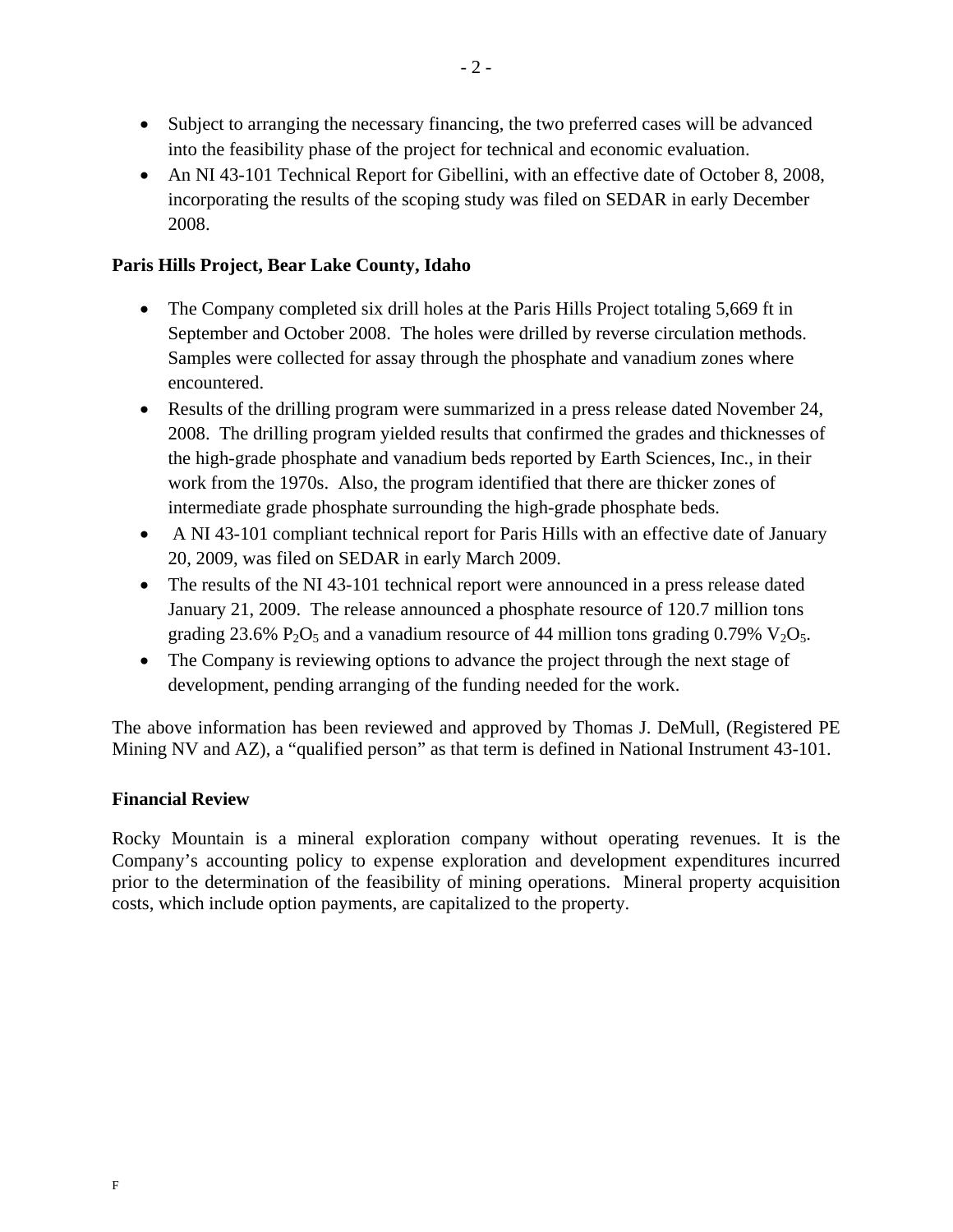#### **Financial Data for Past Three Years**

(\$, except per share data)

|                                  |                      | <b>Fiscal Year Ended</b> |                                   |  |  |
|----------------------------------|----------------------|--------------------------|-----------------------------------|--|--|
|                                  | February 28,<br>2009 | 2008                     | February 29, February 28,<br>2007 |  |  |
|                                  | \$                   | \$                       | \$                                |  |  |
| <b>Balance Sheet:</b>            |                      |                          |                                   |  |  |
| Total assets                     | 1,113,457            | 2,705,532                | 1,531,762                         |  |  |
| Total long-term liabilities      | Nil                  | Nil                      | Nil                               |  |  |
| <b>Operations:</b>               |                      |                          |                                   |  |  |
| <b>Exploration expenditures</b>  | 1,300,610            | 852,161                  | 361,012                           |  |  |
| Administrative costs             |                      |                          |                                   |  |  |
| General                          | 875,446              | 250,690                  | 127,948                           |  |  |
| Stock-based compensation         | 164,858              | 267,696                  |                                   |  |  |
| Interest income                  | (24,088)             | (56, 104)                | (16,900)                          |  |  |
| Other items                      | (22, 748)            | 115,621                  | 2,963                             |  |  |
| Net loss for the year            | 2,294,078            | 1,430,064                | 475,023                           |  |  |
| Basic and diluted loss per share | 0.16                 | 0.11                     | 0.05                              |  |  |
| Dividends per share              |                      |                          |                                   |  |  |

Information for fiscal year 2007 is from the period of incorporation on March 2, 2006 to February 28, 2007. The 2007 fiscal year was one of limited activity as this was the Company's first year of operation. During the year ended February 29, 2008, the Company completed its IPO of 2,500,000 shares for net proceeds of \$2,236,364. The availablility of funds permitted expanded exploration programs in fiscal 2008 and 2009. Administrative costs increased as well. With the public listing in September 2007 came associated increased costs for the following: stock exchange listing fees, transfer agent fees, filing fees and legal and accounting fees. There was a significant increase in administrative costs for fiscal 2009. Much of this was due to increased salary costs but also included increased office and administrative costs, and higher costs generally related to increased corporate activity. In March 2008, the Company hired a full time President and opened an office in Reno Nevada. Previously, the position of President was unpaid and the only individual collecting a salary was a director of the Company who was paid a modest amount for his part-time duties to manage exploration activities. In October 2008 a second individual was hired to manage business development. The Company granted stock options during fiscal 2008 and 2009 which led to the non-cash expense of \$267,696 and \$164,858 respectively. The amounts recorded are an estimate of the fair value of the stock options granted using the Black-Scholes option pricing model. No options were granted during fiscal 2007.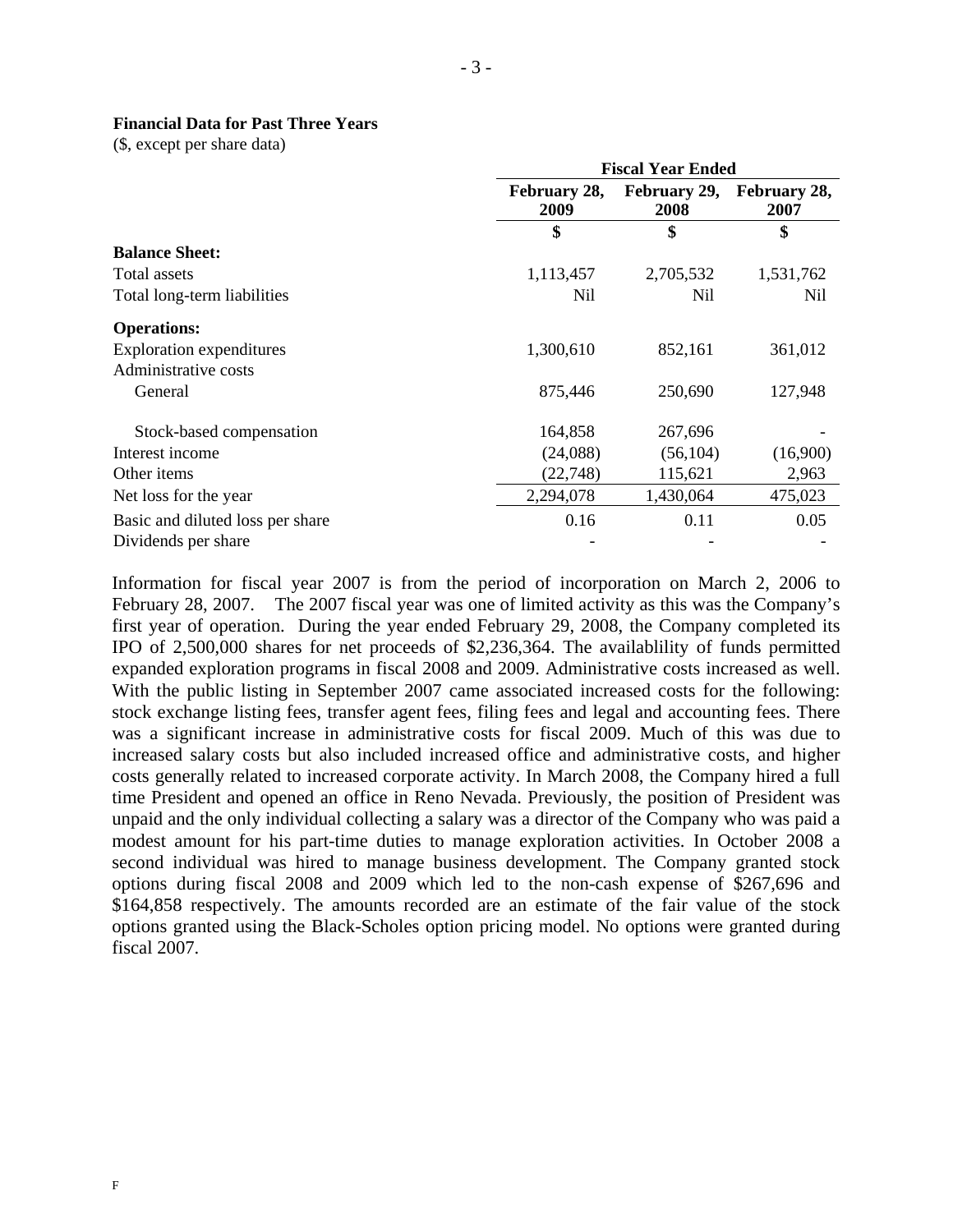## **Results of Operations including Fourth Quarter Results**

The following table sets forth selected data for the periods indicated:

|                                      | <b>Three Months Ended</b><br>February 28/29 |           | Year Ended<br>February 28/29, |             |
|--------------------------------------|---------------------------------------------|-----------|-------------------------------|-------------|
|                                      | 2009                                        | 2008      | 2009                          | 2008        |
| <b>Exploration expenditures</b>      | \$306,832                                   | \$85,787  | \$1,300,610                   | \$852,161   |
| General expenses:                    |                                             |           |                               |             |
| Consulting                           | 733                                         |           | 33,756                        |             |
| Investor relations and shareholder   |                                             |           |                               |             |
| information                          | 5,989                                       | 694       | 70,658                        | 3,075       |
| Office facilities and administrative |                                             |           |                               |             |
| services                             | 19,170                                      | 12,302    | 66,300                        | 36,205      |
| Professional fees                    | 30,235                                      | 34,467    | 95,365                        | 59,295      |
| Salaries and benefits                | 114,019                                     | 11,262    | 424,615                       | 44,985      |
| Stock-based compensation             | 40,713                                      | 267,696   | 164,858                       | 267,696     |
| Transfer agent, listing and filing   |                                             |           |                               |             |
| fees                                 | 7,060                                       | 1,151     | 24,409                        | 12,031      |
| Travel                               | 5,917                                       | 906       | 91,202                        | 3,163       |
| Other                                | 21,025                                      | 1,812     | 61,506                        | 11,380      |
|                                      | 244,861                                     | 330,290   | 1,032,669                     | 437,830     |
| Interest income                      | (540)                                       | (19,081)  | (24,088)                      | (56, 104)   |
| Foreign exchange                     | 2,505                                       | 8,757     | (87,215)                      | 19,675      |
| Mineral property abandoned           |                                             | 95,946    | 64,467                        | 95,946      |
| Property review costs                | 72                                          | 1,850     | 7,635                         | 80,556      |
| Loss for the period                  | \$553,730                                   | \$503,549 | \$2,294,078                   | \$1,430,064 |
| Loss per share                       | \$0.04                                      | \$0.03    | \$0.16                        | \$0.11      |

The Company incurred a loss of \$2,294,078 for the year ended February 28, 2009 compared to a loss of \$1,430,064 for the prior year.

Costs for property exploration work are the largest component of the loss for the year. Exploration expenditures were \$1,300,610 for the year ended February 28, 2009 compared to \$852,161 for 2008. Much of the increase was related to work on the Paris Foothills project which was acquired during fiscal 2009.

In fiscal 2008, after reviewing exploration results for the Lake Owen project, the decision was made not to proceed with this project and accordingly, acquisition costs of \$95,946 were written off. In fiscal 2009, the Company decided not to proceed with its Goodsprings project, as efforts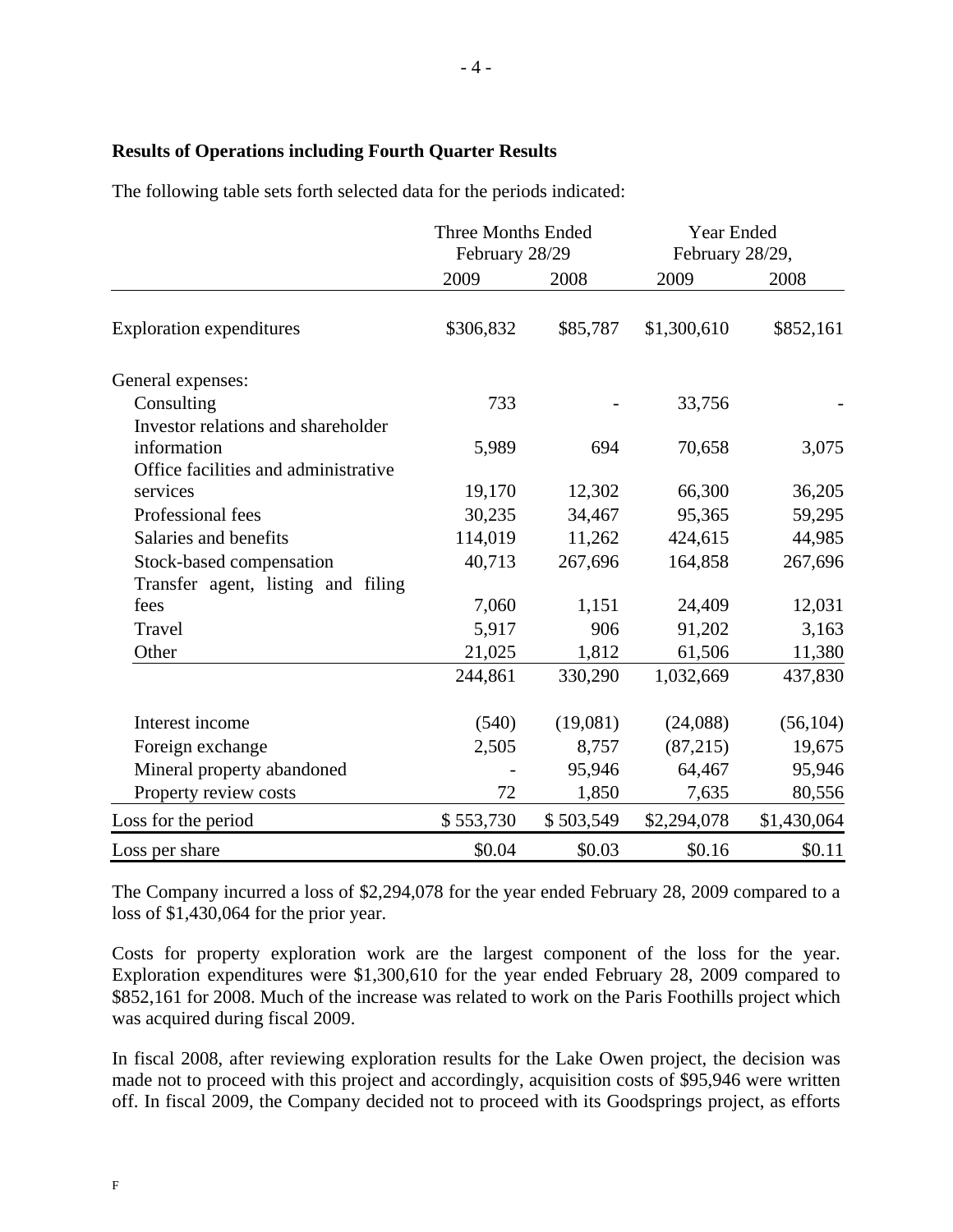to attract a joint venture partner were unsuccessful and acquisition costs of \$64,467 were written off.

Much of the increase in general administrative costs during the current year was due to salaries and benefits. In 2008, the Company paid a salary of US\$3,000 per month plus benefits to a director for his part-time services as Vice-President of Exploration. This arrangement was terminated in April 2008 after a full-time President was hired for the Company. Effective March 15, 2008, the Company commenced paying a salary of US\$12,500 per month plus benefits to the new president. In addition, the Company paid a US\$50,000 recruitment fee to an employment consultant in connection with the executive search and also paid a US\$40,000 signing bonus to the new president. On October 16, 2008, the Company also hired a VP – Business Development at US\$8,333 per month.

The significant increase in travel and investor relations expenses in the current year was due to corporate attendance at various trade and investment shows in Europe in the fall of 2008.

The Company uses the services of a related company to provide office facilities and administrative services. Between March 1, 2007 and September 30, 2007, the fee was \$1,000 per month. On October 1, 2007, this rate was increased to \$4,000 per month, following the successful completion of the Company's IPO and listing on the TSX Venture Exchange.

Interest income has declined during the year due to lower interest rates and reduced funds on deposit.

**Fourth Quarter Results:** There was a significant increase in cash based expenditures for the three months ended February 28, 2009 compared with the prior year. The Company recorded a loss of \$553,730 for the three months ended February 28, 2009 compared with a loss of \$503,548 for the same period in 2008. The major increases were due to the increase in exploration expenditures and salaries. Most other expenses are higher due to increased corporate activity. Interest income has declined due to lower interest rates and reduced funds on deposit.

## **Financial Condition, Liquidity and Capital Resources**

The Company had working capital of \$28,169 (including cash of \$231,532) as at February 28, 2009 compared to working capital of \$2,185,362 as at February 29, 2008. For the year ending February 28, 2009 the Company incurred administrative costs of \$875,446 (excluding stockbased compensation of \$164,858, a non-cash expense) but the largest use of funds was related to mineral property activity. The Company spent \$383,922 on property acquisition costs (advance royalty payments, option payments and staking costs) and \$1,300,610 on mineral property exploration expenditures.

On April 3, 2009 the Company completed a private placement of 2,045,666 units at \$0.30 per share for total gross proceeds of \$613,700.

Rocky Mountain requires additional financing to fund corporate activities and to cover option payments and exploration and development of its mineral properties. The Company is currently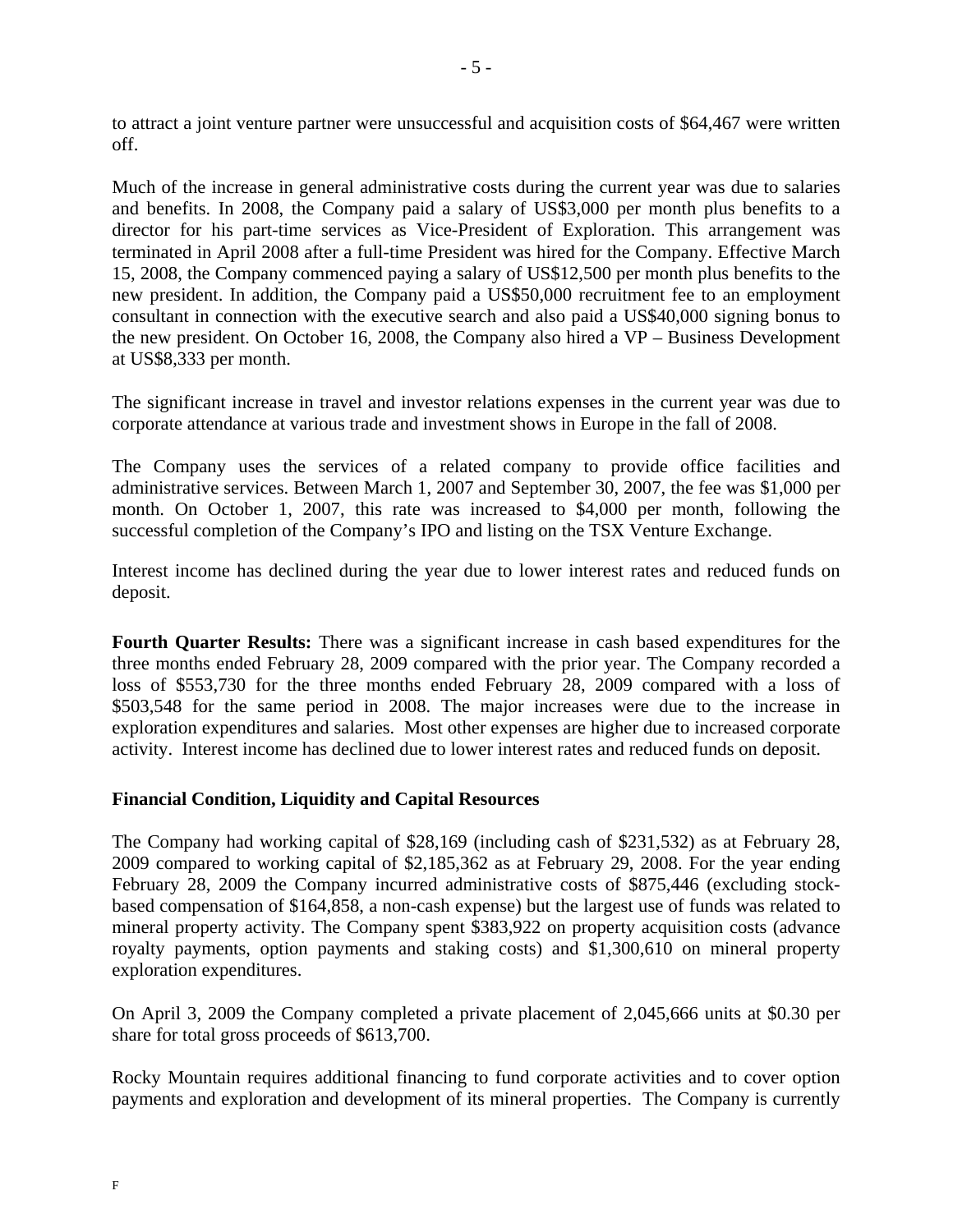seeking equity financing but has nothing to report at this time. An exploration budget for the coming year has not yet been determined as it will depend on available financing. Although the Company has been successful with its equity financings in the past, there is no assurance that future financings will be successful.

#### **Summary of Quarterly Results:**

|                          | Mineral<br>Exploration<br>(\$) | General<br><b>Expenses</b><br>$(\boldsymbol{\$})$ | Stock-based<br>Compensation<br>$(\$)$ | Interest<br>Income<br>$(\$)$ | Net Loss<br>(\$) | Basic &<br>Diluted<br>Loss<br>Per Share<br>$(\$)$ |
|--------------------------|--------------------------------|---------------------------------------------------|---------------------------------------|------------------------------|------------------|---------------------------------------------------|
| $Q4$ – February 28, 2009 | 306,832                        | 204,148                                           | 40.713                                | (540)                        | 553,730          | 0.04                                              |
| $Q3$ – November 30, 2008 | 478,718                        | 264.491                                           | 60,122                                | (3,154)                      | 767.946          | 0.05                                              |
| $Q2 -$ August 31, 2008   | 277,026                        | 154,311                                           | 35,023                                | (7,603)                      | 484,558          | 0.03                                              |
| $Q1 - May 31, 2008$      | 238,034                        | 244.861                                           | 29,000                                | (12,791)                     | 487.844          | 0.03                                              |
| $Q4$ – February 29, 2008 | 85,787                         | 62,594                                            | 267,696                               | (19,081)                     | 503,548          | 0.03                                              |
| $Q3$ – November 30, 2007 | 286,171                        | 32,056                                            |                                       | (20, 300)                    | 317.118          | 0.02                                              |
| $Q2 -$ August 31, 2007   | 356,713                        | 36,597                                            |                                       | (6,262)                      | 435,840          | 0.04                                              |
| $Q1 - May 31, 2007$      | 123,490                        | 38,887                                            |                                       | (10, 461)                    | 173,557          | 0.01                                              |
| Q4 – February 28, 2007   | 64,419                         | 49.752                                            |                                       | (5,584)                      | 111,383          | 0.01                                              |

#### **Explanatory Notes:**

- 1. The Company earns interest income but has no operating revenue. Interest income is dependant upon the amount of funds on deposit and interest rates paid. The Company completed a private placement for approximately \$1,120,000 during January 2007 and its IPO for approximately \$2,236,000 (net) during September 2007. Interest income dropped during 2008 and early 2009 due to consumption of funds and declining interest rates.
- 2. General expenses have been trending upward since incorporation reflecting increased levels of activity. Costs for Q4 – February 29, 2008 were elevated primarily due to higher professional fees, including an accrual for the year end-audit and legal costs associated with documents for proposed property lease acquisitions. During  $Q1 - May 31$ , 2008, the Company hired a full-time president and commenced paying US\$12,500 per month plus benefits. In connection with this placement, the Company paid a US\$40,000 signing bonus and a US\$50,000 placement fee to the recruitment consultant who conducted the executive search. In addition, the Company moved its U.S. operations from East Helena, Montana to expanded facilities in Reno, Nevada and costs increased accordingly. During  $Q3$  – November 30, 2008, the Company hired a part-time VP – Business Development and as a result, salary costs increased by US\$8,333 per month.
- 3. Mineral exploration expenses tend to have a seasonal trend as exploration activity is easier during the late spring, summer and early fall. Although there is year round access to the Gibellini property, the Lake Owen property, the option for which was dropped in February 2008, was at elevation and was inaccessible from mid-fall to late spring.
- 4. Stock-based compensation costs are a non-cash expense and represent an estimate of the fair value of stock options granted. During the quarter ended Q4 - February 29, 2008, the Company granted to certain consultants a total of 690,000 options, of which 650,000 were subject to vesting provisions. During Q3 – November 30, 2008, the Company granted 100,000 options to its VP – Business Development, subject to vesting provisions.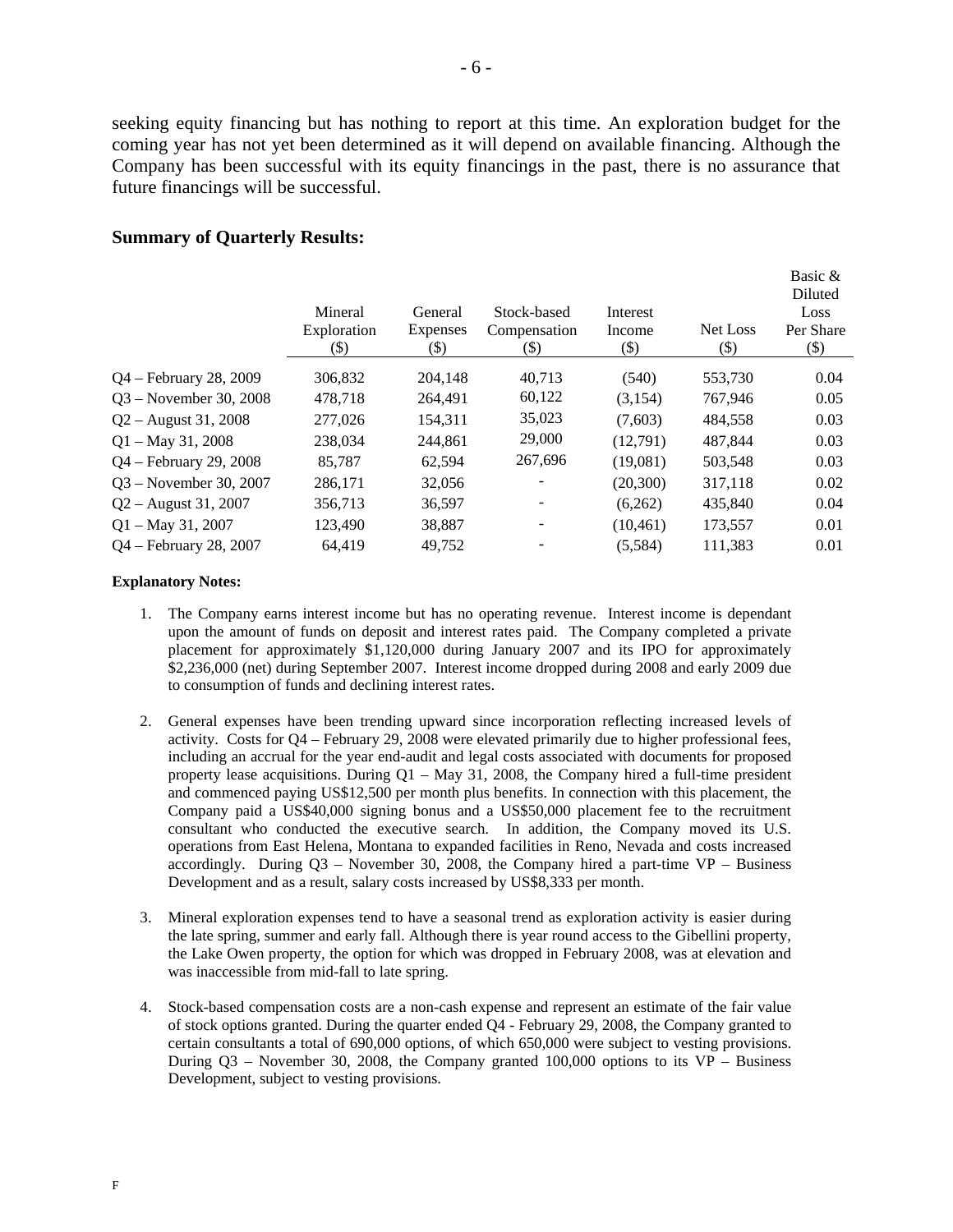## **Transactions with Related Parties**

The Company paid Ionic Management Corp. ("Ionic"), a company related by virtue of one director and two officers in common, a fee of \$48,000 (\$4,000 per month) for accounting and various administrative office services provided in Canada. In addition, the Company reimburses Ionic for out of pocket direct costs incurred on behalf of the Company. Such costs include travel, postage, courier charges, printing and long distance telephone charges.

The Company paid US\$400 rent (US\$200 per month) for its Montana office to Mr. Alan Branham, a director. This arrangement was terminated on April 30, 2008.

These transactions are in the normal course of operations and are measured at the exchange amount, which is the amount of consideration established and agreed to by the related parties.

# **CHANGES IN ACCOUNTING POLICIES**

The Company adopted the new standards announced by the Canadian Institute of Chartered Accountants (CICA):

#### Financial Instruments

Effective March 1, 2008, the Company implemented the new CICA accounting sections: 3862 (Financial Instruments – Disclosure), 3863 (Financial Instruments – Presentation), which replaced section 3861 Financial Instruments – Disclosures and Presentation. These new standards revise and enhance the disclosure requirements, and carry forward, substantially unchanged, the presentation requirements. Sections 3862 and 3863 emphasize the significance of financial instruments for the entity's financial position and performance, the nature and extent of the risks arising from financial instruments, how these risks are managed. These new standards are applicable to interim and annual periods relating to fiscal years beginning on or after October 1, 2007.

#### Capital Disclosures

Effective March 1, 2008, the Company implemented the new CICA accounting section 1535 (Capital Disclosures). Section 1535 specifies the disclosure of (i) an entity's objectives, policies, and processes for managing capital; (ii) quantitative data about what the entity regards as capital; (iii) whether the entity has complied with any capital requirements; and (iv) if it has not complied, the consequences of such non-compliance.

#### Assessing Going Concern

The Accounting Standards Board ("AcSB") amended CICA Handbook Section 1400, to include requirements for management to assess and disclose an entity's ability to continue as a going concern. This section applies to interim and annual financial statements relating to fiscal years beginning on or after January 1, 2008. The disclosure required by this section is in Note 2.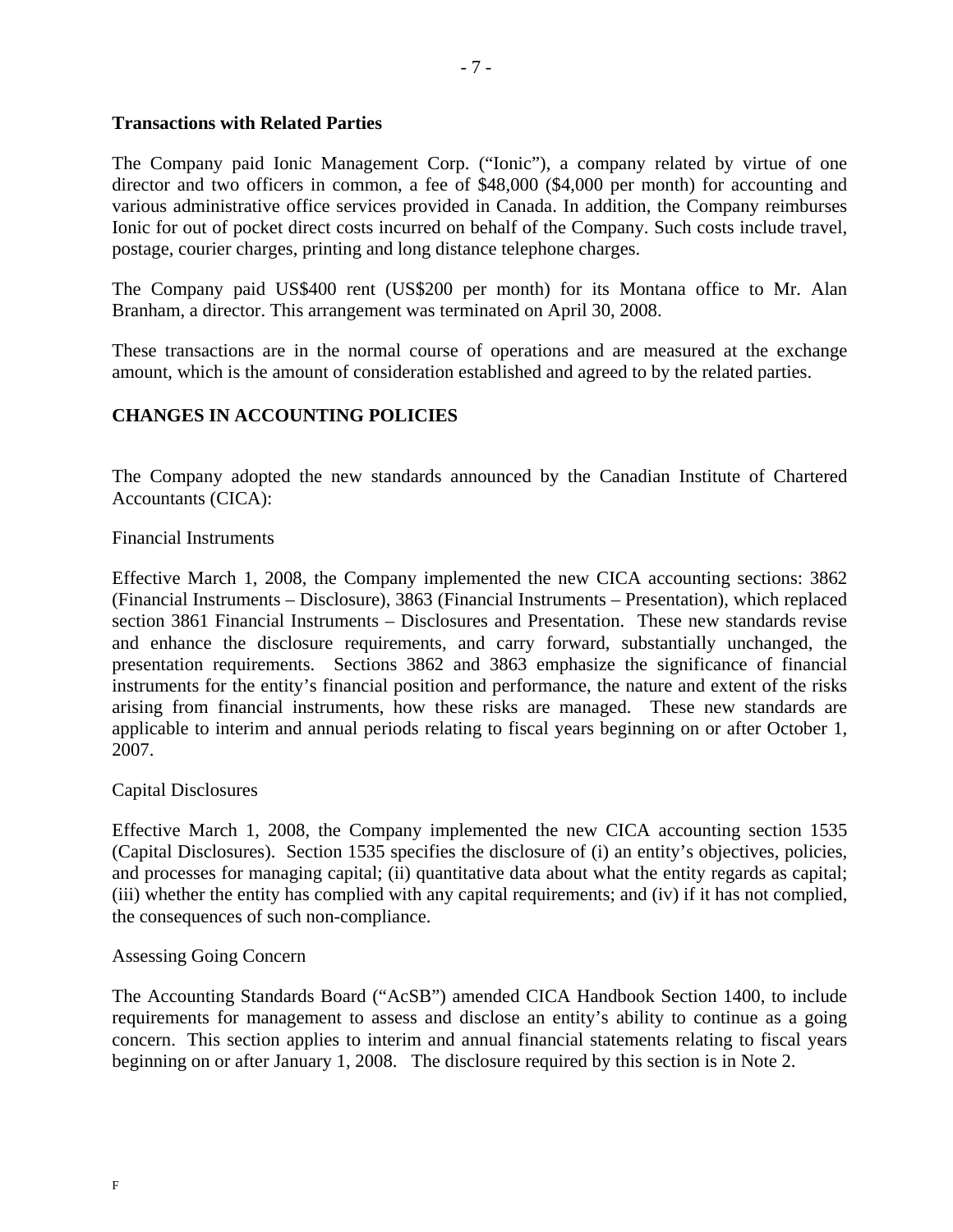## **New Accounting Pronouncements**

## International Financial Reporting Standards ("IFRS")

In addition to the above new accounting pronouncements the AcSB in 2006 published a new strategic plan that will significantly affect financial reporting requirements for Canadian companies. The AcSB strategic plan outlines the convergence of Canadian GAAP with IFRS over an expected five year transitional period. In February 2008 the AcSB announced that 2011 is the changeover date for publicly-listed companies to use IFRS, replacing Canada's own GAAP. The date is for interim and annual financial statements relating to fiscal years beginning on or after January 1, 2011. The transition date of January 1, 2011 will require the restatement for comparative purposes of amounts reported by the Company for the year ended February 28, 2011. While the Company has begun assessing the adoption of IFRS for 2011, the financial reporting impact of the transition to IFRS cannot be reasonably estimated at this time.

### Goodwill and Intangible Assets

The CICA issued Handbook Section 3064, "Goodwill and Intangible Assets", which will replace Section 3062, "Goodwill and Other Intangible Assets". The new standard establishes revised standards for the recognition, measurement, presentation and disclosure of goodwill and intangible assets. The new standard also provides guidance for the treatment of pre-production and start-up costs and requires that these costs be expensed as incurred. The new standard applies to annual and interim financial statements relating to fiscal years beginning on or after January 1, 2009. Management is currently assessing the impact of this new accounting standard on its consolidated financial statements.

Business Combinations, Consolidated Financial Statements and Non-Controlling Interest

In January 2009, the CICA issued CICA Handbook Section 1582, "Business Combinations", Section 1601, "Consolidations", and Section 1602, "Non-Controlling Interests". These sections replace the former Section 1581, "Business Combinations", and Section 1600, "Consolidated Financial Statements", and establish a new section for accounting for a non-controlling interest in a subsidiary. Section 1582 establishes standards for the accounting for a business combination, and states that all assets and liabilities of an acquired business will be recorded at fair value. Obligations for contingent considerations and contingencies will also be recorded at fair value at the acquisition date. The standard also states that acquisition-related costs will be expensed as incurred and that restructuring charges will be expensed in the periods after the acquisition date. It provides the Canadian equivalent to IFRS 3, Business Combinations (January 2008). The section applies prospectively to business combinations for which the acquisition date is on or after the beginning of the first annual reporting period beginning on or after January 1, 2011.

Section 1601 establishes standards for the preparation of consolidated financial statements.

Section 1602 establishes standards for accounting for a non-controlling interest in a subsidiary in the preparation of consolidated financial statements subsequent to a business combination. It is equivalent to the corresponding provisions of IFRS International Accounting Standards ("IAS") 27, Consolidated and Separate Financial Statements (January 2008).